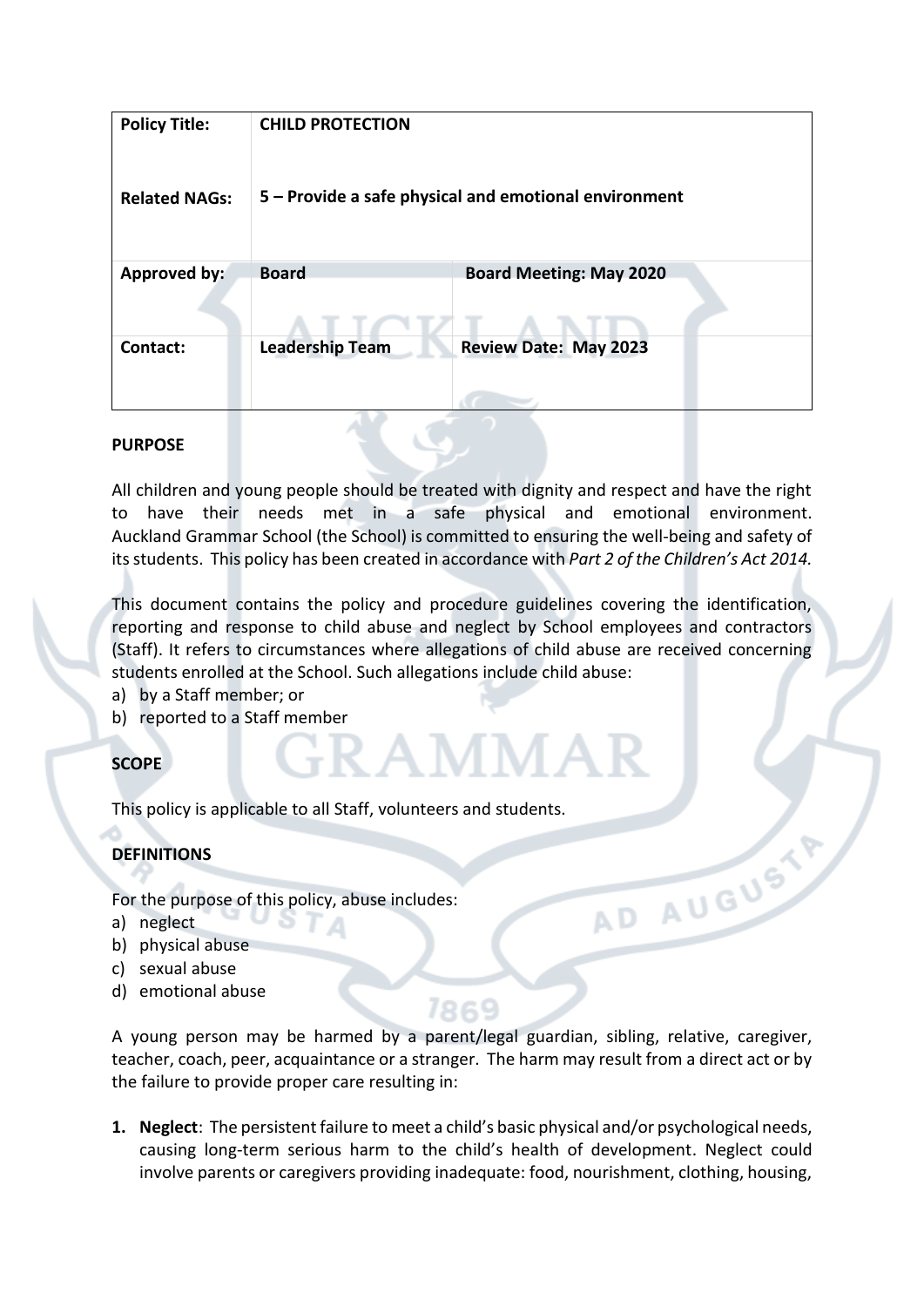medical care, supervision, or emotional care. It could also include allowing chronic truancy and an inattention to the young person's educational needs. Each of these actions may impair a student's health, development and education.

- **2. Physical Abuse:** Behaviour or action that results, or may result, in injury to a young person. Physical abuse could involve being kicked, beaten with fists, objects and weapons, strangulation, poisoning, and being burned.
- **3. Sexual Abuse:** Any sexual activity or experience that is imposed upon or participated in where the young person's innocence, trust and/or powerlessness is exploited, whether consent is given or not. This uninformed consent may be made through the use of fear, bribes and threats. It may be perpetrated by an adult or another child. The activity may be physical, and/or non-physical such as (but not limited to); exhibitionism, exposure to pornographic imagery, suggestive behaviours or comments.
- **4. Emotional Abuse:** This includes severe emotional neglect, ill-treatment and/or rejection which has a significant effect on the behavioural and emotional development of the young person. It often occurs when there are extreme power differentials and can include, for example, yelling, isolation, degradation, constant criticism or negative comparison to others. Exposing a young person to family or intimate partner violence is also considered emotional abuse. It may reduce a person's ability to trust others, to develop friendships, lowers self-esteem and therefore the ability to achieve or to have a sense of well-being. Emotional Abuse is a component of all abuse, and can be the main form of abuse.

## **POLICY STATEMENT**

The School has ethical and professional responsibilities to ensure that its students are:

- a) safe from harm wherever abuse is current
- b) able to receive access to appropriate counselling wherever past abuse is disclosed

The New Zealand Police, Oranga Tamariki, and other statutory agencies, have clearly defined legal processes and responsibilities in the event of abuse being reported to them. While it is not always mandatory for the School to report all instances of abuse to such agencies, ethically it is important to do so if the student is in an unsafe situation.

The School recognises that there is increasing awareness that abuse of children can and does happen, and is determined to make a positive difference to this problem. All Staff, volunteers and students have a responsibility to ensure that the appropriate authority is notified when there is a belief a young person has been, or is likely to be, abused or neglected.

The School will always seek to ensure:

- 1. that the safety of the child or young person is the first consideration
- 2. that all complaints are taken seriously and dealt with effectively
- 3. that in the case of a complaint against a Staff member, appropriate procedures are followed to protect the rights of that employee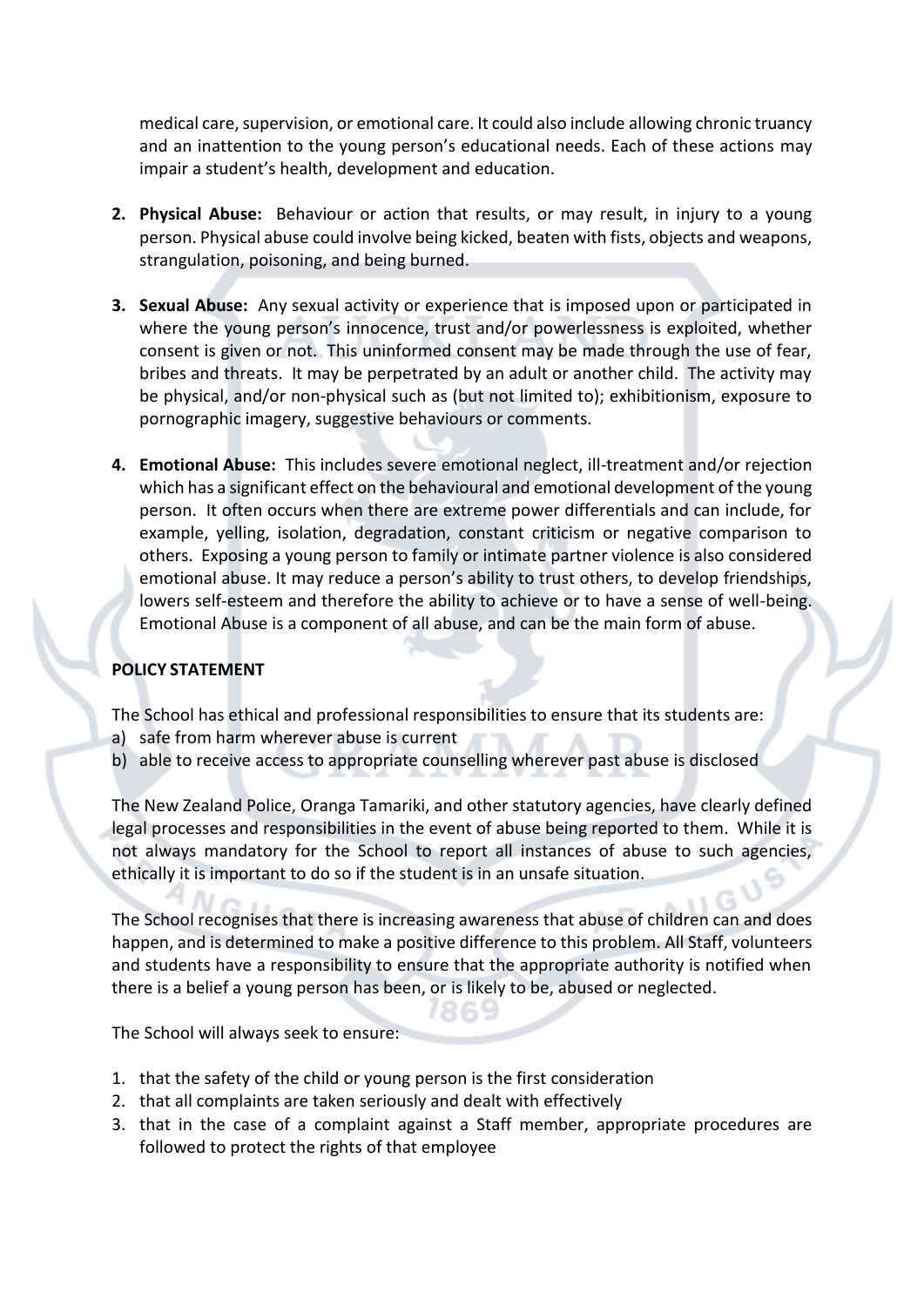- 4. that clear procedures are in place in the event of a disclosure of child abuse to a Staff member
- 5. that confidentiality/privacy obligations are appropriately balanced against information sharing/reporting obligations

The designated person responsible for overseeing and reviewing Child Protection policies and procedures on an annual basis is the Associate Headmaster - Junior School.

The School is committed to the continuous improvement of the School's Child Protection practices.

# **RESPONSIBILITIES**

The Board of Trustees delegates responsibility for the implementation of this policy and the associated child safety procedures to the Headmaster. The Headmaster or his delegate will:

- 1. Comply with relevant legislative child safety procedural requirements and responsibilities
- 2. Ensure this policy is available on the School's intranet site or available on request
- 3. Ensure that every contract, or funding arrangement, that the School enters into requires the adoption of child protection policies where required
- 4. Ensure the interests and protection of the young person is paramount in all circumstances
- 5. Recognise the rights of family/whanau to participate in the decision-making about their children
- 6. Provide information so Staff are able to identify the signs and symptoms of potential abuse and neglect, deal with disclosures by young people and allegations against Staff members and are able to take appropriate action in response
- 7. Support all Staff to work in accordance with this policy, to work with partner agencies and organisations to ensure child protection policies are understood and implemented
- 8. Promote a culture where Staff feel confident they can raise issues of concern
- 9. Consult, discuss and share relevant information, in line with commitments to confidentiality and information sharing protocols, in a timely way regarding any concerns about an individual young person
- 10. Make available professional development, resources and/or advice to Support Staff to carry out their roles in terms of this policy
- 11. Ensure that this policy forms part of the initial Staff Induction programme for each Staff member
- 12. Ensure practices and procedures within the School are consistent with a student protection approach (and within that, ensure this policy is reviewed within three years)

1869

## **RELATED DOCUMENTS**

*The Children's Act 2014* Children's Action Plan – New Zealand Government *Privacy Act 1993 Children, Young Persons, and Their Families Act 1989* Child, Youth and Family Guidelines Employment Policy